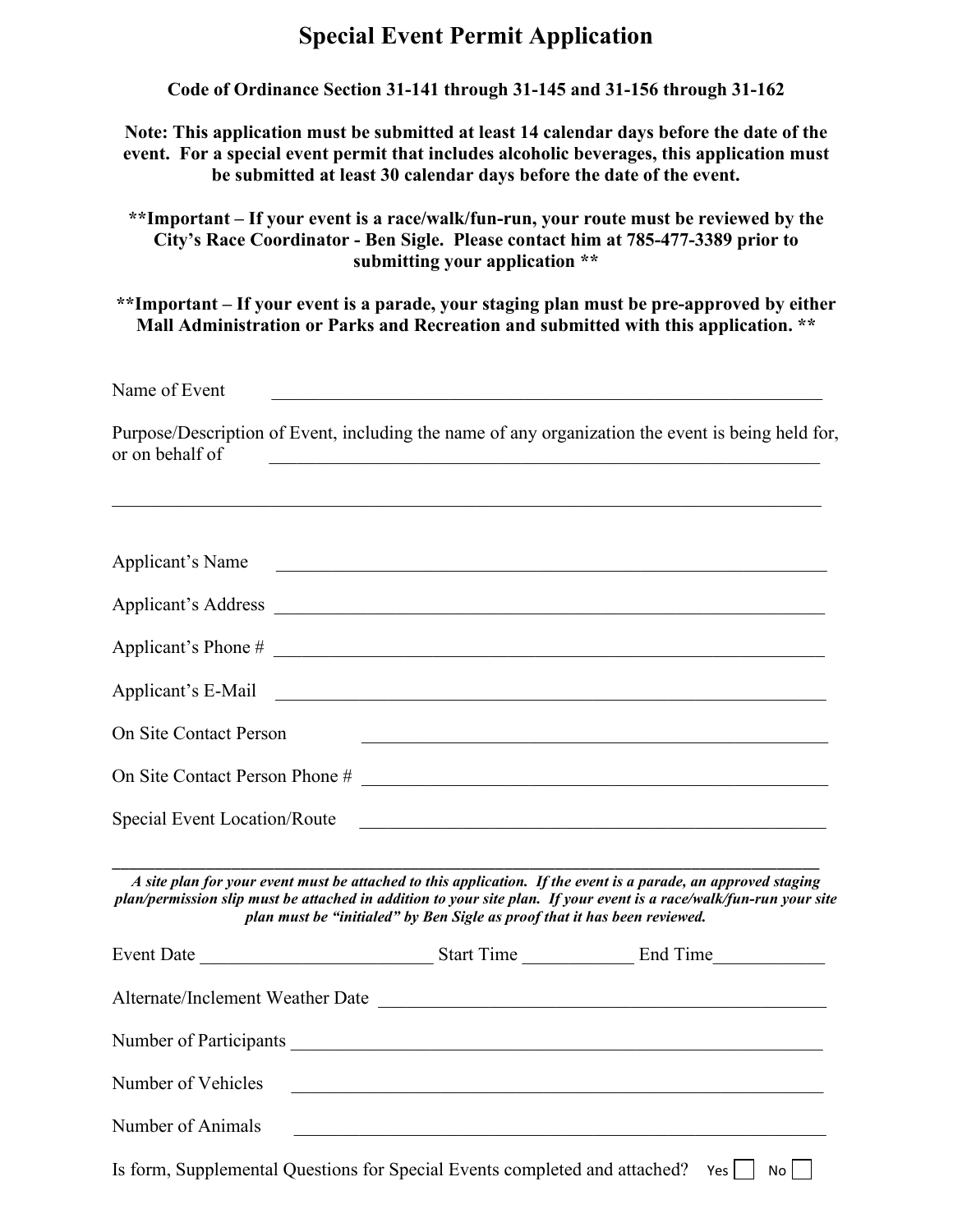The applicant(s) named above shall be responsible for cleaning up the street or other public way within 2 hours following the conclusion of the activity. Should the permit holder(s) fail to do so within 2 hours following the conclusion of the activity, or within the period specified by the city clerk, the city shall clean the area and collect the costs thereof from the permit holder(s).

| Additional Clean-up Time Requested                                       |  |
|--------------------------------------------------------------------------|--|
| Reason for Additional Clean-up Time                                      |  |
| Will alcohol be served at your event? $Yes \mid \text{No} \mid \text{[}$ |  |

*If yes, please fill out the Special Event with Alcohol attachment.*

## **Required Attachments**

- **Site Plan**
- **If your event is a parade, approved staging plan/permission slip**
- **Completed Supplemental Questions for Special Events**
- **If serving alcohol, completed Special Event with Alcohol attachment**
- **Proof of insurance meeting the requirements specified for your event submitted no less than two business days prior to the event.**
- **If serving alcohol, copies of applicable State and City licenses.**

**Please Note: In the event your special event permit request is for a Kansas State University sponsored and approved activity, the approving University official must sign the request and must obtain and provide the appropriate liability coverage letter from the Office of General Counsel.**

| Applicant's Signature                                                                                                                                                                                                               | Date                                                                                                                                                                                                                                                                                                                                                                |  |
|-------------------------------------------------------------------------------------------------------------------------------------------------------------------------------------------------------------------------------------|---------------------------------------------------------------------------------------------------------------------------------------------------------------------------------------------------------------------------------------------------------------------------------------------------------------------------------------------------------------------|--|
|                                                                                                                                                                                                                                     |                                                                                                                                                                                                                                                                                                                                                                     |  |
|                                                                                                                                                                                                                                     |                                                                                                                                                                                                                                                                                                                                                                     |  |
| Comments <u>and</u> the comments of the comments of the comments of the comments of the comments of the comments of the comments of the comments of the comments of the comments of the comments of the comments of the comments of |                                                                                                                                                                                                                                                                                                                                                                     |  |
|                                                                                                                                                                                                                                     |                                                                                                                                                                                                                                                                                                                                                                     |  |
|                                                                                                                                                                                                                                     | $\frac{Date_1}{\frac{Date_2}{\frac{E_1}{\frac{E_1}{\frac{E_1}{\frac{E_1}{\frac{E_1}{\frac{E_1}{\frac{E_1}{\frac{E_1}{\frac{E_1}{\frac{E_1}{\frac{E_1}{\frac{E_1}{\frac{E_1}{\frac{E_1}{\frac{E_1}{\frac{E_1}{\frac{E_1}{\frac{E_1}{\frac{E_1}{\frac{E_1}{\frac{E_1}{\frac{E_1}{\frac{E_1}{\frac{E_1}{\frac{E_1}{\frac{E_1}{\frac{E_1}{\frac{E_1}{\frac{E_1}{\frac{$ |  |
| Comments and the comments of the comments of the comments of the comments of the comments of the comments of the comments of the comments of the comments of the comments of the comments of the comments of the comments of t      |                                                                                                                                                                                                                                                                                                                                                                     |  |
|                                                                                                                                                                                                                                     |                                                                                                                                                                                                                                                                                                                                                                     |  |
|                                                                                                                                                                                                                                     |                                                                                                                                                                                                                                                                                                                                                                     |  |
| Comments <u>comments</u>                                                                                                                                                                                                            |                                                                                                                                                                                                                                                                                                                                                                     |  |
|                                                                                                                                                                                                                                     |                                                                                                                                                                                                                                                                                                                                                                     |  |
|                                                                                                                                                                                                                                     |                                                                                                                                                                                                                                                                                                                                                                     |  |
| Comments <u>comments</u>                                                                                                                                                                                                            |                                                                                                                                                                                                                                                                                                                                                                     |  |